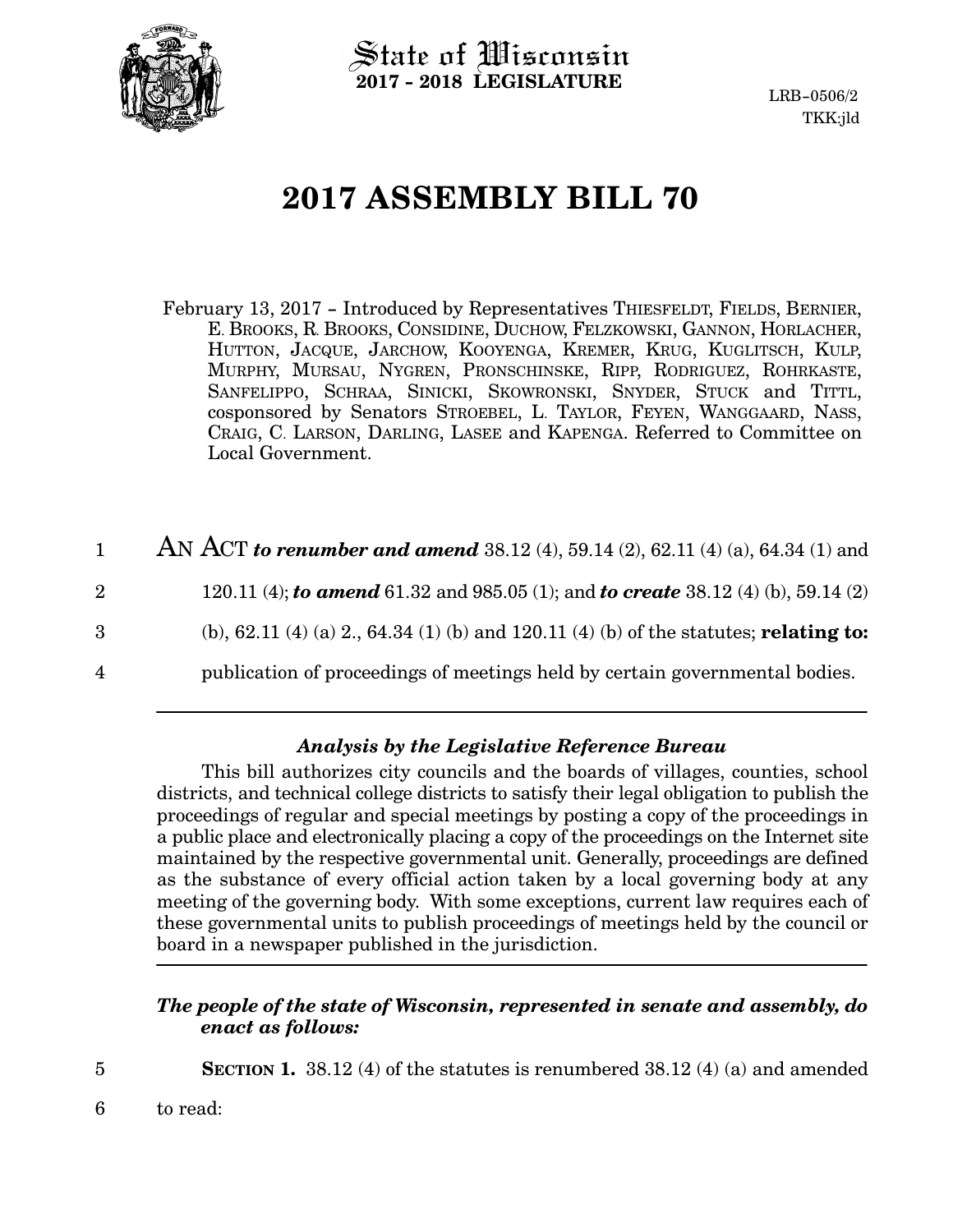$2017 - 2018$  Legislature  $-2 -$ 

# **ASSEMBLY BILL 70 SECTION** 1

| $\mathbf{1}$     | 38.12 (4) (a) The Except as provided in par. (b), the proceedings of the district          |
|------------------|--------------------------------------------------------------------------------------------|
| $\sqrt{2}$       | board meetings shall be published within 45 days after the meeting as a class 1            |
| $\boldsymbol{3}$ | notice, under ch. 985, in a newspaper published in the district. If no newspaper is        |
| $\overline{4}$   | published in the district, the proceedings may be publicized as the district board         |
| $\overline{5}$   | directs. The publication of the proceedings shall include a statement of receipts and      |
| $\boldsymbol{6}$ | expenditures in the aggregate. The district board shall make a detailed record of all      |
| 7                | receipts and expenditures available to the public for inspection at each district board    |
| $\, 8$           | meeting and upon request.                                                                  |
| 9                | <b>SECTION 2.</b> 38.12 (4) (b) of the statutes is created to read:                        |
| 10               | 38.12 (4) (b) In lieu of publishing the proceedings in a newspaper published in            |
| 11               | the district, the district board may post the proceedings, including a statement of        |
| 12               | receipts and expenditures in the aggregate, in at least one public place and place the     |
| 13               | same proceedings electronically on an Internet site maintained by the board. If the        |
| 14               | board elects to act under this paragraph, the board shall maintain the electronically      |
| 15               | placed proceedings on the Internet site for at least 3 years.                              |
| 16               | <b>SECTION 3.</b> 59.14 (2) of the statutes is renumbered 59.14 (2) (a) and amended        |
| 17               | to read:                                                                                   |
| 18               | 59.14 (2) (a) The Except as provided in par. (b), the board shall, by ordinance            |
| 19               | or resolution, provide for publication in one or more newspapers in the county as a        |
| 20               | class 1 notice, under ch. 985, a certified copy of all its proceedings had at any meeting, |
| 21               | regular or special; said publication to be completed within 60 days after the              |
| 22               | adjournment of each session.                                                               |
| 23               | <b>SECTION 4.</b> 59.14 (2) (b) of the statutes is created to read:                        |
| 24               | $59.14$ (2) (b) In lieu of publishing the proceedings in a newspaper published in          |
| 25               | the county, the board may, by ordinance or resolution, provide for posting within 60       |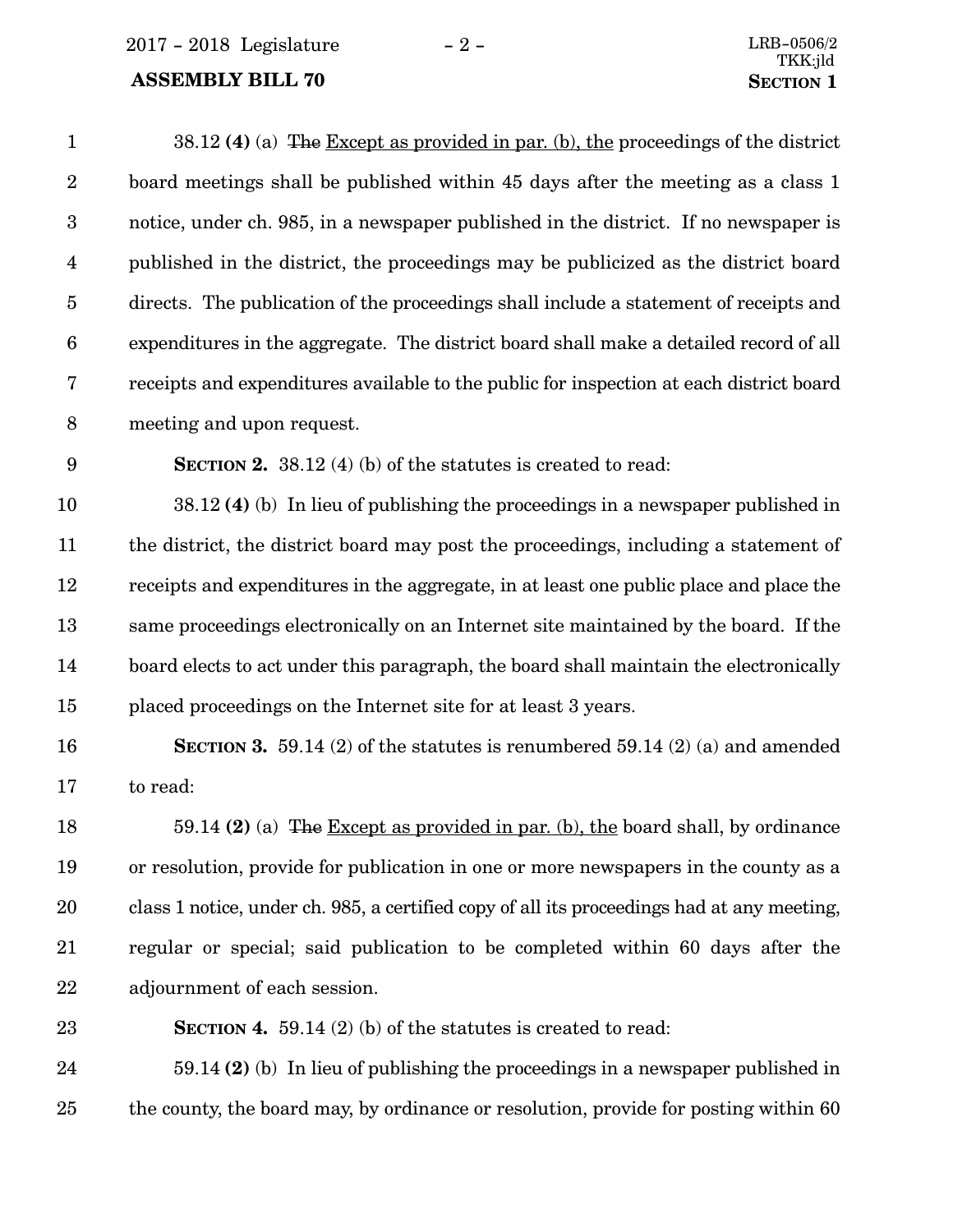$2017 - 2018$  Legislature  $-3 -$ 

#### **ASSEMBLY BILL 70**

days after the adjournment of each session of a certified copy of all its proceedings in at least one public place and for placing the same proceedings electronically on an Internet site maintained by the board. If the board elects to act under this paragraph, the board shall maintain the electronically placed proceedings on the Internet site for at least 3 years. 1 2 3 4 5

6

**SECTION 5.** 61.32 of the statutes is amended to read:

**61.32 Village board; meeting; salaries.** The trustees of each village shall constitute a board designated the "Village Board of" (name of village) in which shall be vested all the powers of the village not specifically given some other officer. A majority of the members-elect shall constitute a quorum, but a less number may adjourn from time to time. The president shall preside at all meetings when present. In the president's absence the board may select another trustee to preside. Regular meetings shall be held at such time as may be prescribed by their bylaws. Special meetings may be called by any 2 trustees in writing, filed with the clerk, who shall thereupon seasonably notify all the trustees of the time and place thereof in the manner directed by the bylaws. All meetings shall be open to the public. The board shall keep a record of all its proceedings, and, except as provided in this section, if there is a newspaper published in any village, the board shall cause the proceedings to be published therein as a class 1 notice, under ch. 985. The proceedings for the purpose of publication shall include the substance of every official action taken by the governing body. In lieu of publishing the proceedings in a newspaper published in a village, the board may post the proceedings in at least one public place and place the same proceedings electronically on an Internet site maintained by the board. If the board elects to post the proceedings in a public place and place the proceedings electronically, the board shall maintain the electronically placed proceedings on the 7 8 9 10 11 12 13 14 15 16 17 18 19 20 21 22 23 24 25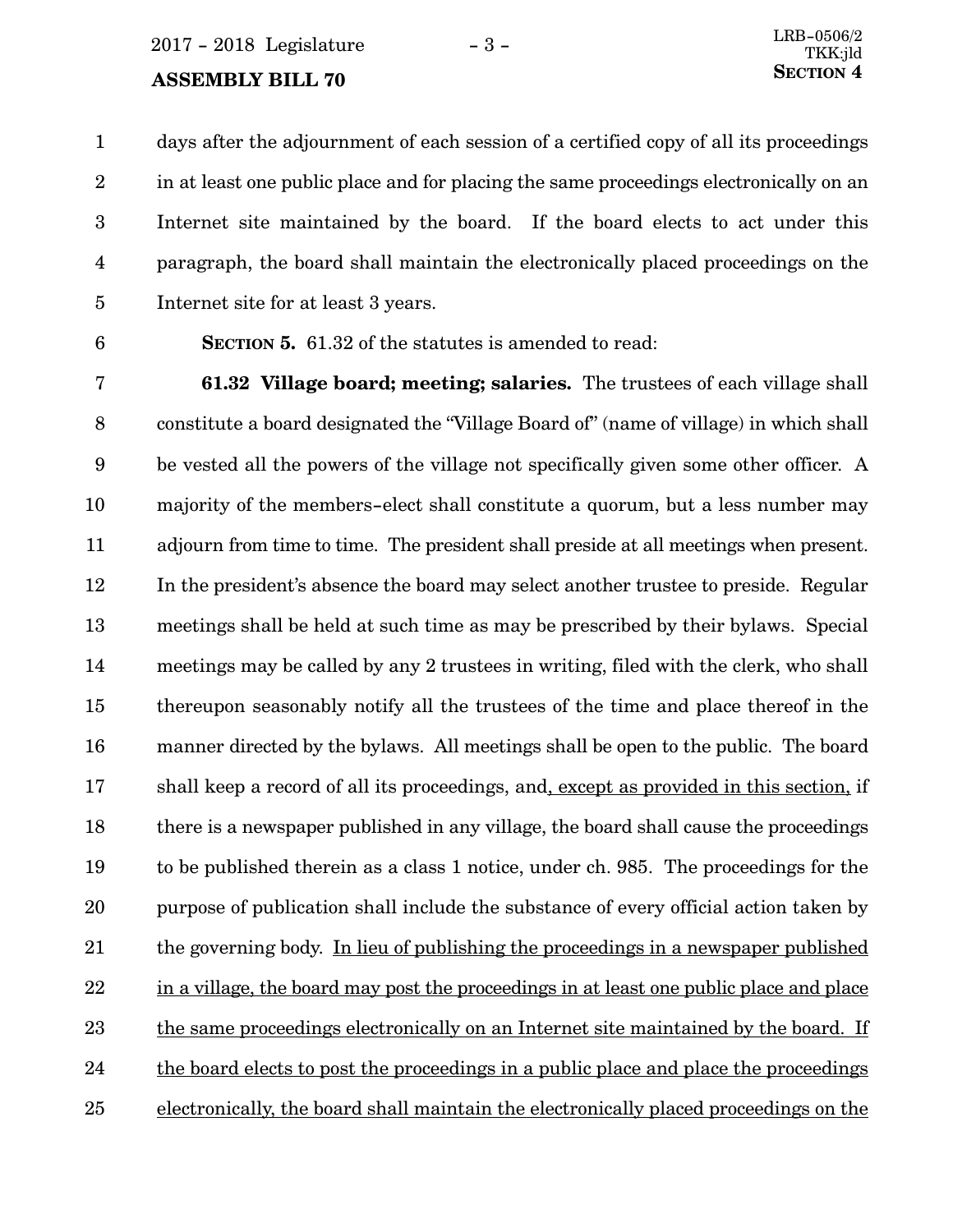2017 - 2018 Legislature - 4 - LRB-0506/2

#### **ASSEMBLY BILL 70 SECTION 5**

Internet site for at least 3 years. If there is no newspaper published in the village, the board may cause the proceedings to be published in a newspaper having general circulation in the village, posted in several public places or publicized in some other fashion, in such manner as the board directs. Nothing herein shall be construed as requiring the republication of any proceeding, ordinance or other matter or thing which has already been published according to law, nor shall anything herein be construed to relieve any village from publishing any proceeding, ordinance or other matter or thing required by law to be published. Notwithstanding the provisions of s. 985.08 (4), the fee for any such publication shall not exceed the rates specified in s. 985.08 (1). The board has power to preserve order at its meetings, compel attendance of trustees and punish nonattendance and it shall be judge of the election and qualification of its members. The president and board of trustees of any village, whether operating under general or special law, may by a three-fourths vote of all the members of the village board determine that a salary be paid the president and trustees. 1 2 3 4 5 6 7 8 9 10 11 12 13 14 15

#### 16

17

**SECTION 6.** 62.11 (4) (a) of the statutes is renumbered 62.11 (4) (a) 1. and amended to read:

62.11 **(4)** (a) 1. Proceedings Except as provided in subd. 2., proceedings of the council shall be published in the newspaper designated under s. 985.06 as a class 1 notice, under ch. 985. The proceedings for the purpose of publication shall include the substance of every official action taken by the governing body. Except as provided in this subsection every ordinance shall be published either in its entirety, as a class 1 notice, under ch. 985, or as a notice, as described under par. (c) 2., within 15 days of passage, and shall take effect on the day after the publication or at a later date if expressly prescribed. 18 19 20 21 22 23 24 25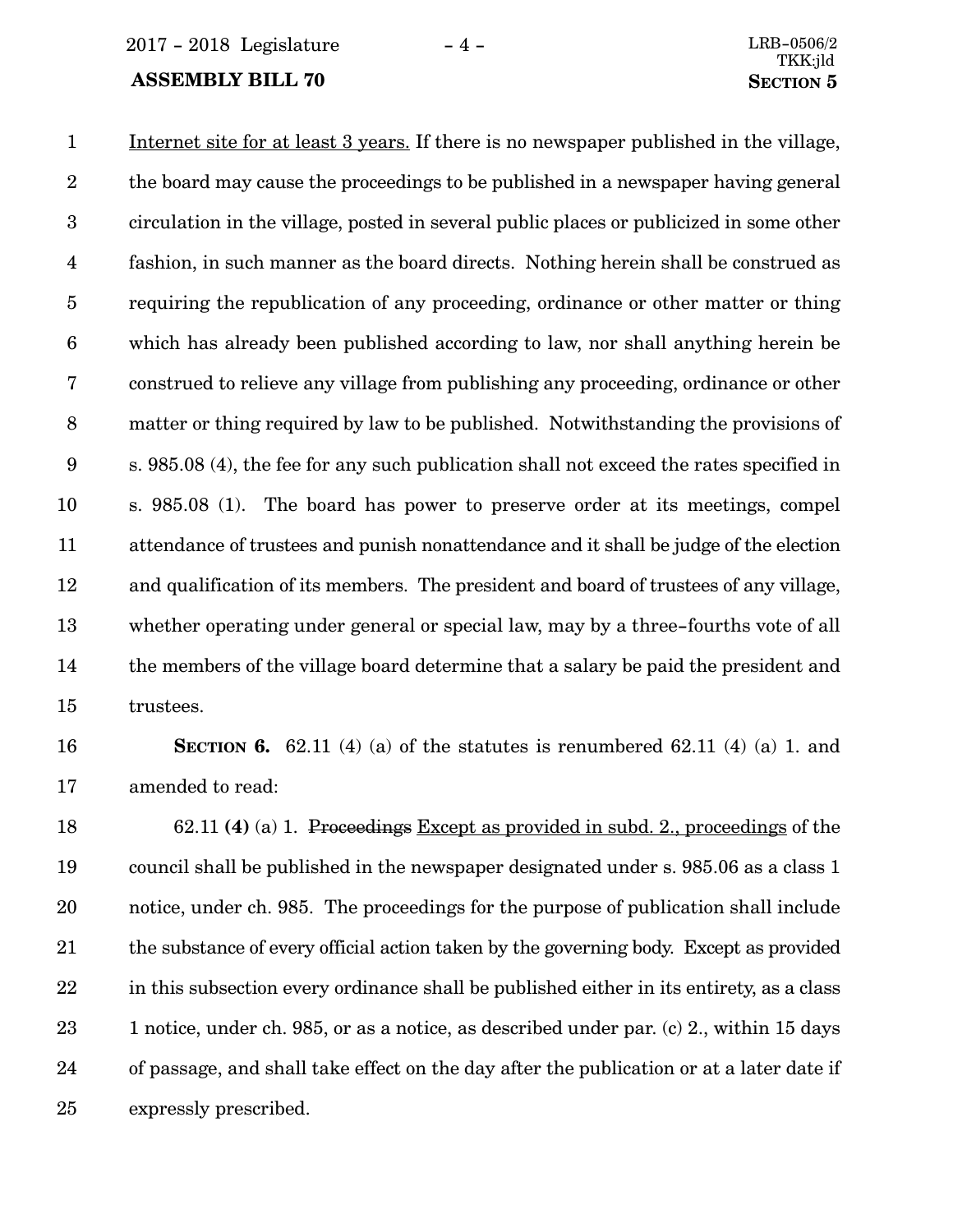2017 - 2018 Legislature - 5 -

# **ASSEMBLY BILL 70**

| $\mathbf{1}$            | <b>SECTION 7.</b> 62.11 (4) (a) 2. of the statutes is created to read:                    |
|-------------------------|-------------------------------------------------------------------------------------------|
| $\sqrt{2}$              | $62.11$ (4) (a) 2. In lieu of publishing the proceedings of the council as provided       |
| $\boldsymbol{3}$        | in subd. 1., the council may post the proceedings in at least one public place and place  |
| $\overline{\mathbf{4}}$ | the same proceedings electronically on an Internet site maintained by the council.        |
| $\overline{5}$          | If the council elects to act under this subdivision, the council shall maintain the       |
| $6\phantom{.}6$         | electronically placed proceedings on the Internet site for at least 3 years.              |
| 7                       | <b>SECTION 8.</b> 64.34 (1) of the statutes is renumbered 64.34 (1) (a) and amended       |
| $\,8\,$                 | to read:                                                                                  |
| $\boldsymbol{9}$        | $64.34$ (1) (a) The city comptroller shall each month prepare and present to the          |
| 10                      | council a summary statement of the revenues and expenses of the city for the              |
| 11                      | preceding month, detailed as to appropriations and funds, and arranged in standard        |
| 12                      | form, together with a balance sheet statement of the current assets and current           |
| 13                      | liabilities of such city at the close of such month. These summaries shall be             |
| 14                      | accompanied by such detailed schedules as the council may by ordinance require.           |
| 15                      | The Except as provided in par. (b), the full detailed acts and proceedings of the council |
| 16                      | at every general or special meeting thereof, including the full text of all reports filed |
| 17                      | and presented at such meeting, shall be published as a class 1 notice, under ch. 985,     |
| 18                      | subsequent to the day of each such council meeting; and in. Except as provided in         |
| 19                      | par. (b), in the months of January, April, July, and October the council shall cause to   |
| 20                      | be published as a class 1 notice, under ch. 985, detailed schedules of the receipts and   |
| 21                      | disbursements of moneys for the 3 calendar months next preceding the month of such        |
| 22                      | publication. The compensation to be paid for such publications shall not exceed the       |
| 23                      | rate provided by law for the publication of legal notices.                                |

**SECTION 9.** 64.34 (1) (b) of the statutes is created to read:

24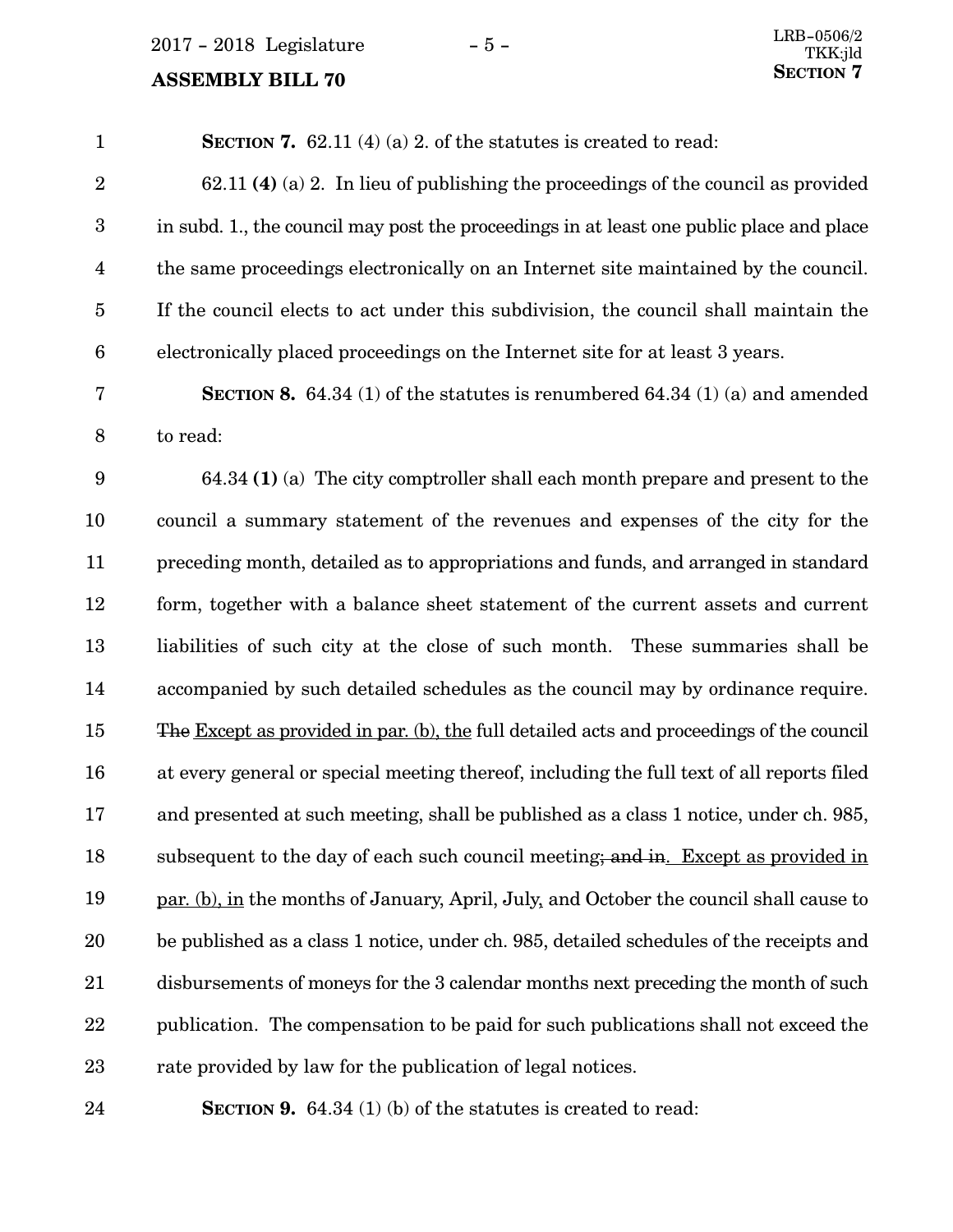2017 - 2018 Legislature - 6 - LRB-0506/2

#### **ASSEMBLY BILL 70 SECTION** 9

64.34 **(1)** (b) In lieu of publishing the acts and proceedings of every general and special meeting of the council as provided under par. (a), the council may, subsequent to the day of the council meeting, post the acts and proceedings in at least one public place and place the same acts and proceedings electronically on an Internet site maintained by the council. In lieu of publishing the detailed schedules as provided in par. (a), the council may, in the months of January, April, July, and October, post the detailed schedules in at least one public place and place the same detailed schedules electronically on an Internet site maintained by the council. If the council elects to act under this paragraph, the council shall maintain the electronically placed acts, proceedings, and detailed schedules on the Internet site for at least 3 years. 1 2 3 4 5 6 7 8 9 10 11

#### 12

13

**SECTION** 10. 120.11 (4) of the statutes is renumbered 120.11 (4) (a) and amended to read:

120.11 **(4)** (a) The Except as provided in par. (b), the proceedings of a school board meeting shall be published within 45 days after the meeting as a class 1 notice, under ch. 985, in a newspaper published in the school district, if any, or publicized by school district-wide distribution prepared and directed by the school board and paid out of school funds. If there is no newspaper published in the school district, the proceedings shall be posted or published as the school board directs. For the purpose of publication, the proceedings shall include the substance of every official action taken by the school board at the meeting and a statement of receipts and expenditures in the aggregate. The school board shall make a detailed record of all receipts and expenditures available to the public for inspection at each regular school board meeting and upon request. 14 15 16 17 18 19 20 21 22 23 24

25

**SECTION 11.** 120.11 (4) (b) of the statutes is created to read: